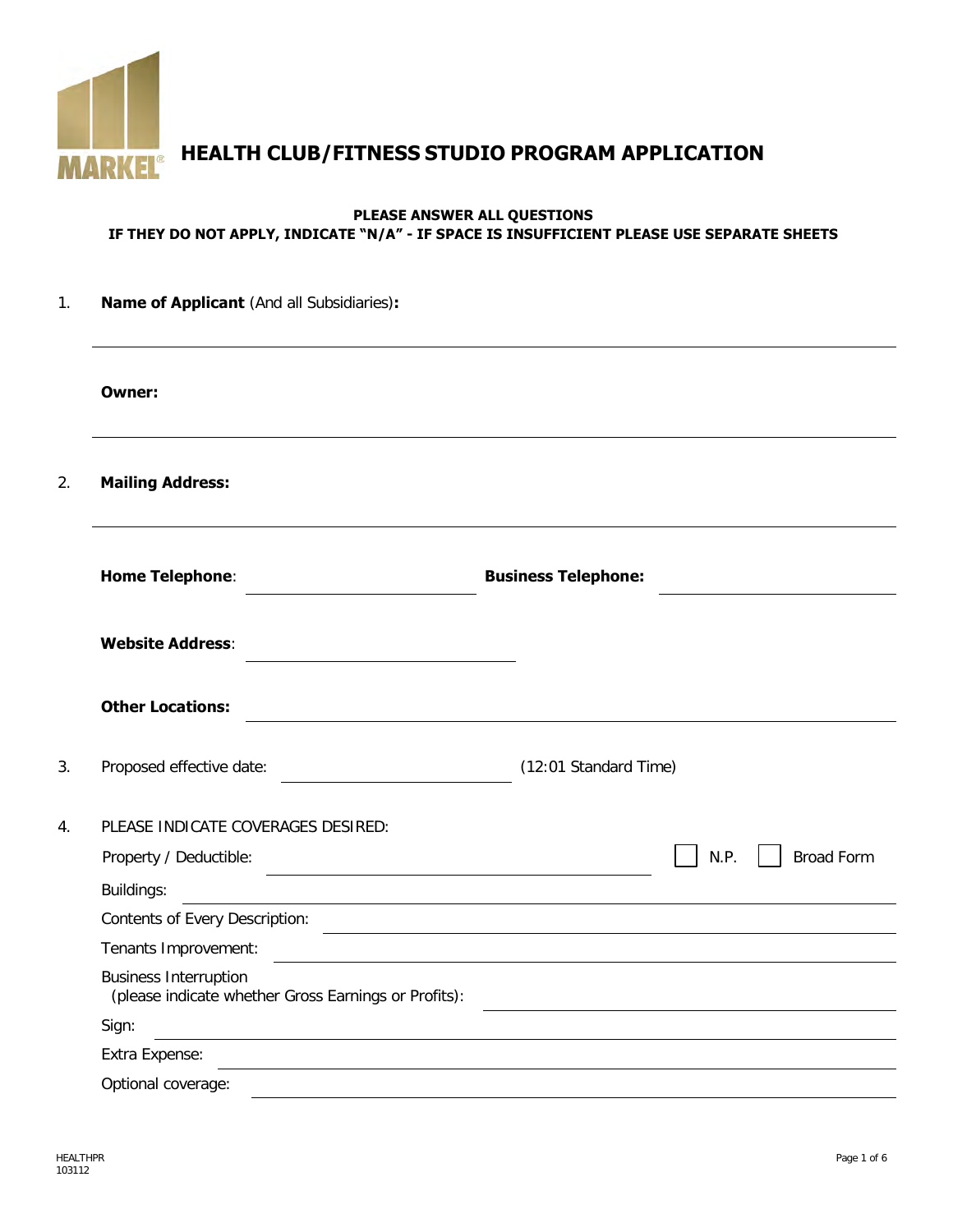| Extensions:                                         | Flood                                             | Yes |    |
|-----------------------------------------------------|---------------------------------------------------|-----|----|
|                                                     | Sewer back-up                                     | Yes | No |
|                                                     | Earthquake                                        | Yes | No |
|                                                     | Glass                                             | Yes | No |
| Mortgagees - Name & Address:                        |                                                   |     |    |
|                                                     |                                                   |     |    |
| <b>LIABILITY INSURANCE</b>                          |                                                   |     |    |
| Limit requested:                                    | \$1,000,000 CGL<br>\$2,000,000 CGL                |     |    |
|                                                     | \$5,000,000 CGL<br>Other:                         |     |    |
| Deductible:                                         |                                                   |     |    |
|                                                     | <b>GENERAL INFORMATION - Describe as follows:</b> |     |    |
| Corporation                                         | Individual<br>Partnership<br>Other:               |     |    |
|                                                     |                                                   |     |    |
| Location address:<br>Experience of owners/managers: |                                                   |     |    |
| Number of years in business:                        |                                                   |     |    |
| PREVIOUS INSURER                                    |                                                   |     |    |

If No, please explain: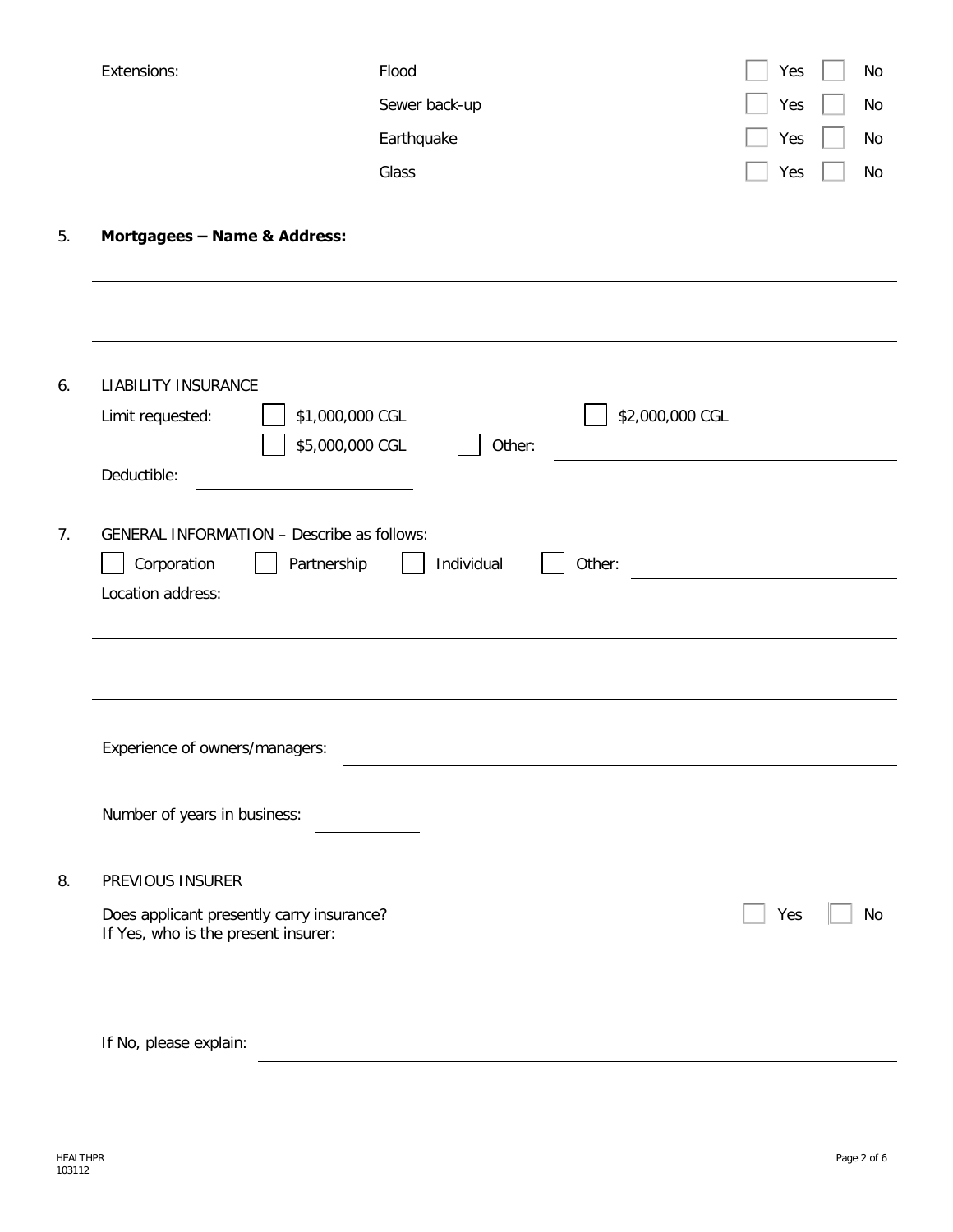|     | Premium: |                                                                                             |                 | <b>Expiry Date:</b> |                                     |                                                                                       |     |    |  |
|-----|----------|---------------------------------------------------------------------------------------------|-----------------|---------------------|-------------------------------------|---------------------------------------------------------------------------------------|-----|----|--|
|     |          | Is the present insurance Claims Made?<br>If Yes, state retro date:                          |                 |                     |                                     |                                                                                       | Yes | No |  |
|     |          | Are they willing to renew?<br>If No, please explain:                                        |                 |                     |                                     |                                                                                       | Yes | No |  |
|     |          | Does the policy cover all operations of the Insured?<br>If No, please describe:             |                 |                     |                                     |                                                                                       | Yes | No |  |
| 9.  |          | <b>MEMBERSHIP</b><br>Number of members:                                                     |                 |                     |                                     | Sales from products/services:                                                         |     |    |  |
|     |          | Receipts from membership charges:                                                           |                 |                     | Sales from alcohol (if applicable): |                                                                                       |     |    |  |
|     |          | Are members required to sign a waiver and/or medical form?<br>If Yes, please attach a copy. |                 |                     |                                     |                                                                                       | Yes | No |  |
| 10. |          |                                                                                             |                 |                     |                                     | PROPERTY UNDERWRITING INFORMATION (Please provide picture and/or diagram if possible) |     |    |  |
|     | a)       | Construction:                                                                               |                 |                     |                                     |                                                                                       |     |    |  |
|     |          | Walls:                                                                                      | No. of stories: |                     |                                     | Year built:                                                                           |     |    |  |
|     |          | Floors:                                                                                     | Heat source:    |                     |                                     | Roof:                                                                                 |     |    |  |
|     |          | Area of building:                                                                           |                 |                     |                                     | Basement:                                                                             | Yes | No |  |
|     |          | Electrical:                                                                                 | Circuit breaker |                     | Fuses                               | Amperage:                                                                             |     |    |  |
|     |          |                                                                                             |                 |                     |                                     |                                                                                       |     |    |  |
|     | b)       | Occupancy:                                                                                  |                 |                     |                                     |                                                                                       |     |    |  |
|     |          | By Insured as:                                                                              |                 |                     |                                     | Area:                                                                                 |     |    |  |
|     |          | <b>Hours of Business:</b>                                                                   |                 |                     |                                     |                                                                                       |     |    |  |
|     |          | Special hazards:                                                                            |                 |                     |                                     |                                                                                       |     |    |  |
|     |          | By others as:                                                                               |                 |                     |                                     | Area:                                                                                 |     |    |  |
|     |          | Special hazards:                                                                            |                 |                     |                                     |                                                                                       |     |    |  |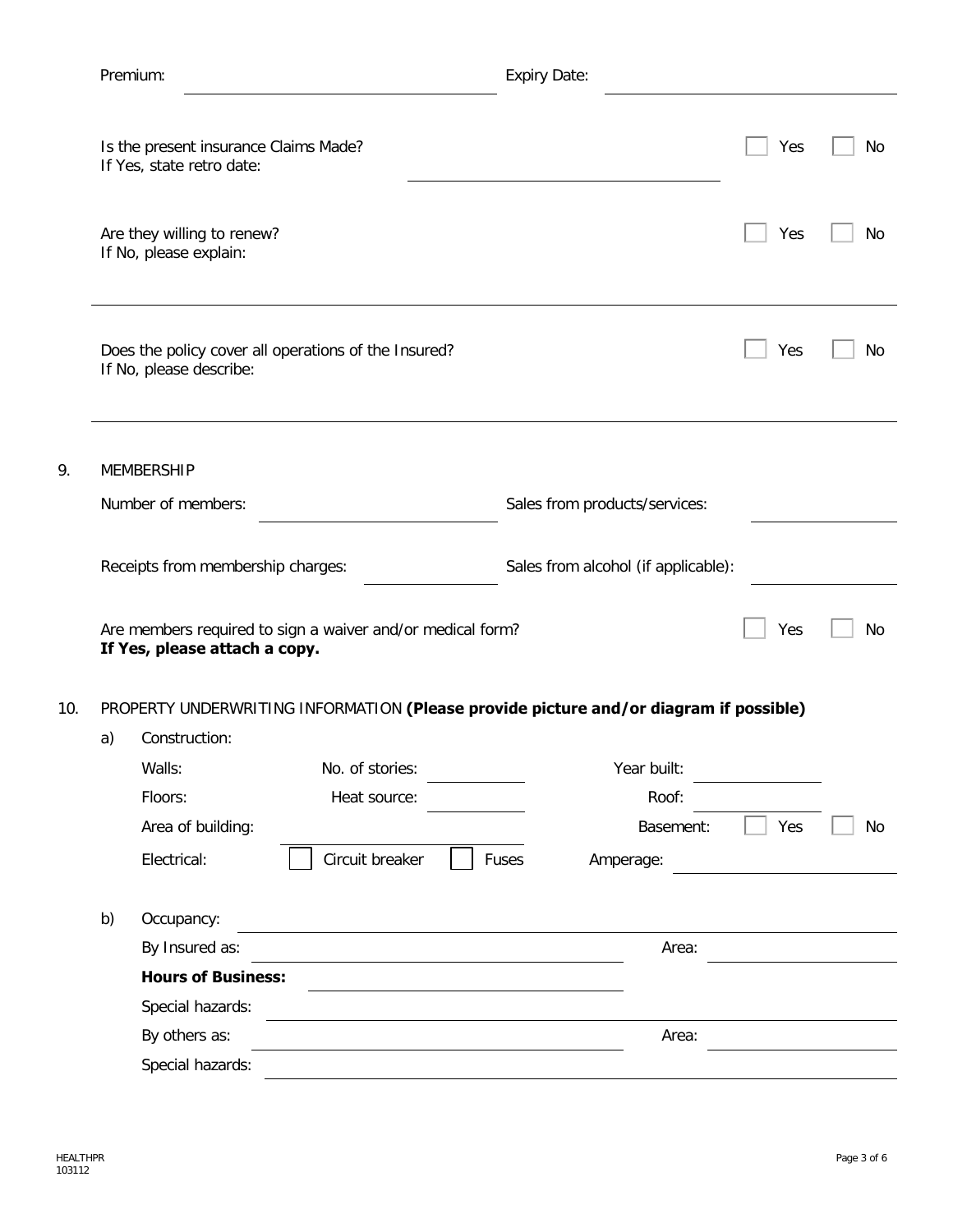|                                                                                        | <b>Hydrant Protection:</b>                  | Yes<br>No                                                             | If Yes, how many?           |                                       | Distance:   |  |
|----------------------------------------------------------------------------------------|---------------------------------------------|-----------------------------------------------------------------------|-----------------------------|---------------------------------------|-------------|--|
|                                                                                        | Fire station:                               | Kilometres:                                                           |                             | Paid                                  | Volunteers  |  |
|                                                                                        | Sprinklered:                                | Yes<br>No                                                             | If Yes, percentage of area: |                                       | %           |  |
|                                                                                        | CO2 Systems:                                | Yes<br>No                                                             |                             | If Yes, bi-monthly contract in place? | Yes<br>No   |  |
|                                                                                        | Detectors:                                  | Yes<br>No                                                             | If Yes, how many?           |                                       | Kind?       |  |
|                                                                                        | Fire extinguishers:                         | Yes<br>No                                                             | If Yes, how many?           |                                       |             |  |
|                                                                                        | Renovations:                                | Yes<br>No                                                             | If Yes, year of renovation: |                                       |             |  |
|                                                                                        | Electricity:                                |                                                                       | Roof:                       |                                       |             |  |
|                                                                                        | Plumbing:                                   |                                                                       | Heating:                    |                                       |             |  |
| Alarm:                                                                                 |                                             | <b>Burglary</b>                                                       | Fire                        |                                       | <b>Both</b> |  |
|                                                                                        | Control station:                            | Yes<br>No                                                             |                             | ULC Approved?                         | Yes<br>No   |  |
|                                                                                        |                                             | Complete:                                                             |                             | Local:                                |             |  |
|                                                                                        |                                             | Partial:                                                              |                             | Central:                              |             |  |
| service:                                                                               | Private watchman                            | Yes<br>No                                                             | If Yes, describe:           |                                       |             |  |
| d)                                                                                     |                                             | Building exposures (please indicate construction/occupancy/distance): |                             |                                       |             |  |
| Left:                                                                                  |                                             |                                                                       | Right:                      |                                       |             |  |
| Back:                                                                                  |                                             |                                                                       | Sheds:                      |                                       |             |  |
|                                                                                        |                                             |                                                                       |                             |                                       |             |  |
| PERSONNEL                                                                              |                                             |                                                                       |                             |                                       |             |  |
| Indicate number:                                                                       |                                             |                                                                       |                             |                                       |             |  |
| Management:                                                                            |                                             | Supervisory:                                                          |                             | Employed Instructor:                  |             |  |
|                                                                                        | Independent contractors:                    |                                                                       | Other - Describe:           |                                       |             |  |
| If Insured hires or uses the services of any independent contractors, please describe: |                                             |                                                                       |                             |                                       |             |  |
|                                                                                        |                                             | Are certificates of insurance requested from all independents?        |                             |                                       | Yes<br>No   |  |
|                                                                                        |                                             |                                                                       | For what limit?             |                                       |             |  |
|                                                                                        | Are all personnel trained in First Aid/CPR? |                                                                       |                             |                                       | Yes<br>No   |  |

 $11.$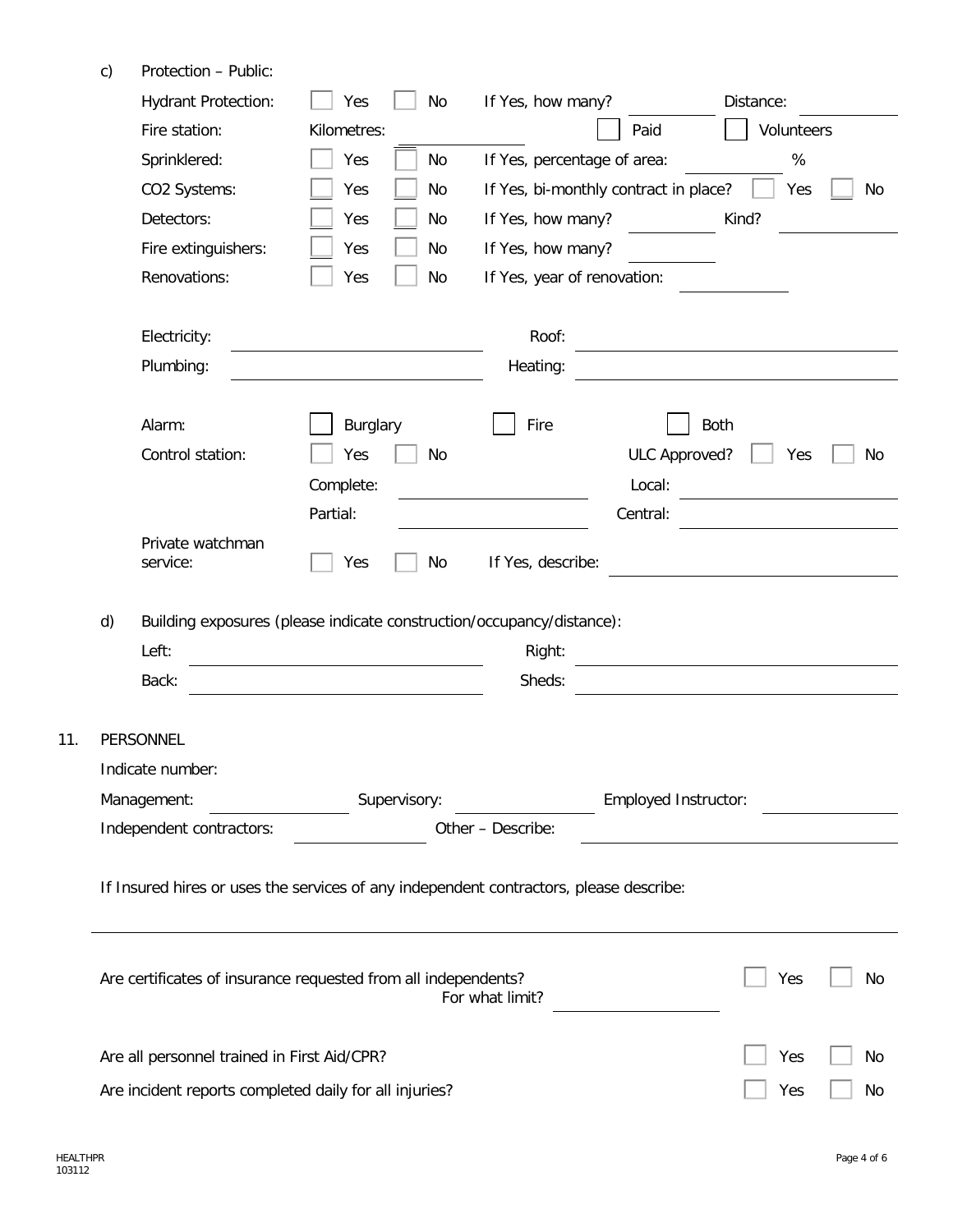12. FACILITIES/SERVICES OFFERED

| a) | <b>Type of Operation</b>  | Indicate $#$ | <b>Type of Operation</b>                                | Indicate $#$ |
|----|---------------------------|--------------|---------------------------------------------------------|--------------|
|    | <b>Swimming Pools</b>     |              | Pro Shop<br>(Please attach list of products being sold) |              |
|    | Sauna/Steam Rooms         |              | Equipment (Over 30 attach list)                         |              |
|    | Whirlpool/Jacuzzis        |              | Game Room                                               |              |
|    | <b>Shower Rooms</b>       |              | Gymnasium                                               |              |
|    | Lockers                   |              | <b>Aerobic Classes</b>                                  |              |
|    | Handball/Racquetball      |              | <b>Martial Arts</b>                                     |              |
|    | <b>Tennis Courts</b>      |              | Barber/Beauty Shop                                      |              |
|    | <b>Basketball Courts</b>  |              | Masseuse                                                |              |
|    | Jogging Tracks            |              | Physical Therapy                                        |              |
|    | <b>Bicycle Tracks</b>     |              | Sports Medicine                                         |              |
|    | Snack Bar                 |              | Body Wrapping                                           |              |
|    | Restaurant                |              | Diet Plans                                              |              |
|    | Bar/Cocktail Lounge       |              | Sports Teams                                            |              |
|    | Tanning Beds:             |              | <b>Special Events</b>                                   |              |
|    | - Total Number            |              | Contest/Exhibitions                                     |              |
|    | - Total Lie Down/Stand Up |              | Child Minding:                                          |              |
|    | - Max Duration            |              | - Maximum Number Children                               |              |
|    | - Are goggles mandatory?  | Yes          | No<br>If Yes, describe:                                 |              |

b) Please describe in detail any other activities:

# 13. **Claims History:**

Include total costs from ground up for each claim, including defense costs and deductible. Include loss experience of companies which have been taken over or merged with your company.

| Date of Loss | <b>Describe Occurrence</b> | Amt. Outstanding | Paid | Deductible |
|--------------|----------------------------|------------------|------|------------|
|              |                            |                  |      |            |
|              |                            |                  |      |            |
|              |                            |                  |      |            |
|              |                            |                  |      |            |
|              |                            |                  |      |            |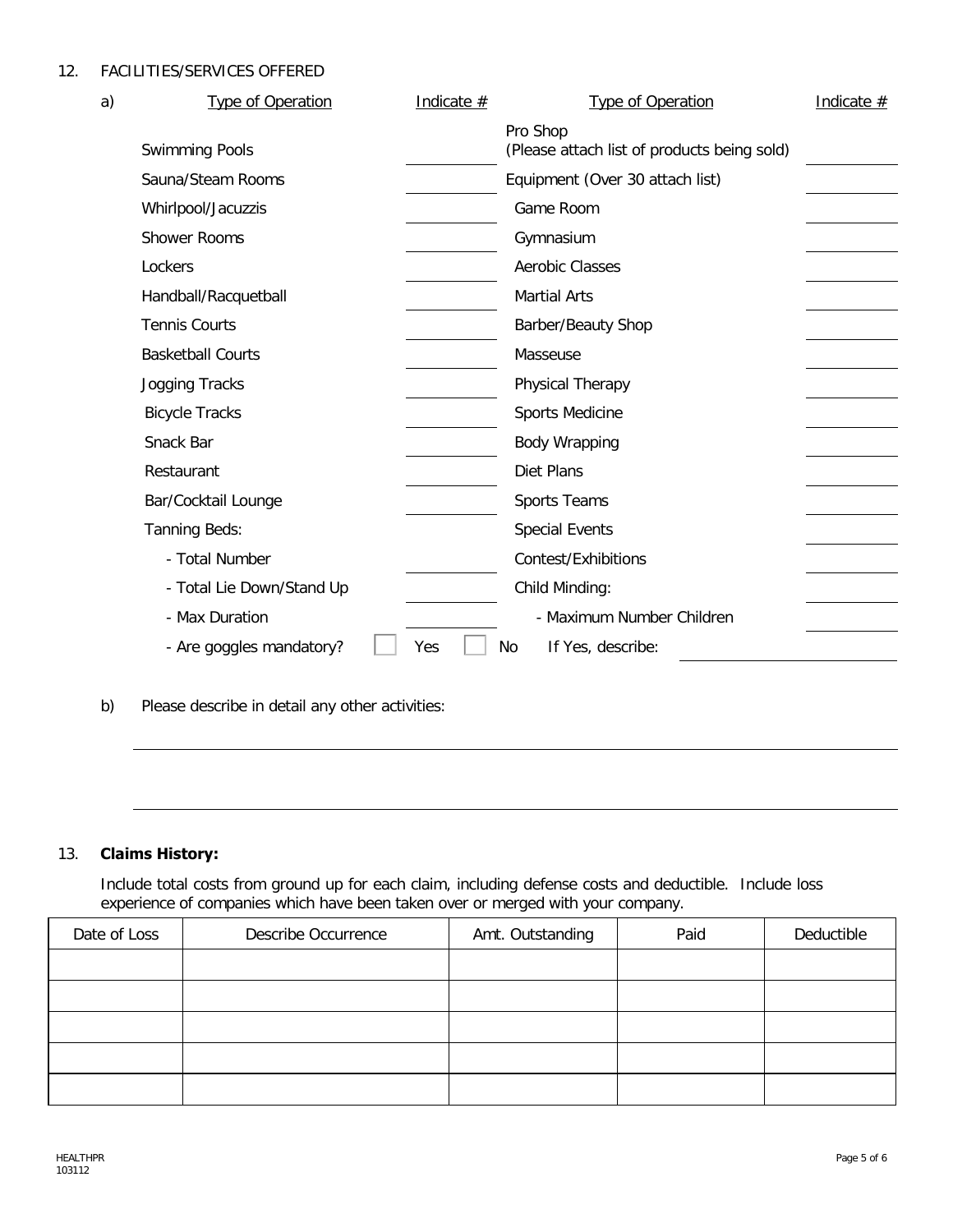| Are you aware of any other incidents which may result in claims against you? |  |  |  |
|------------------------------------------------------------------------------|--|--|--|
| If Yes, give details:                                                        |  |  |  |

 $Yes \mid \mid No$ 

This application does not bind the Applicant or the Company to complete this insurance but it is agreed that the information contained herein shall be the basis of the contract should a policy be issued.

It is mutually agreed between the Company and the Applicant that any inspection of premises, operations or any matter pertaining to insurance afforded by the Company, is made for the use and benefit of the Company only and is not to be relied upon by the Applicant in any respect.

### **THE UNDERSIGNED HEREBY ACKNOWLEDGES THE TRUTH OF THE STATEMENTS CONTAINED HEREIN.**

I AUTHORIZE YOU TO COLLECT, USE AND DISCLOSE PERSONAL INFORMATION AS PERMITTED BY LAW, IN CONNECTION WITH YOUR COMMERCIAL INSURANCE POLICY OR A RENEWAL, EXTENSION OR VARIATION THEREOF, FOR THE PURPOSES NECESSARY TO ASSESS THE RISK, INVESTIGATE AND SETTLE CLAIMS, AND DETECT AND PREVENT FRAUD, SUCH AS CREDIT INFORMATION, AND CLAIMS HISTORY.

# **For purposes of the Insurance Companies Act (Canada), this document was issued in the course of Lloyd's Underwriters' insurance business in Canada.**

| Signature of Applicant (authorized representative) | Date |
|----------------------------------------------------|------|
|                                                    |      |
|                                                    |      |
|                                                    |      |
|                                                    |      |
| <b>SUBMITTED BY:</b>                               |      |
| EMAIL:                                             |      |
|                                                    |      |
|                                                    |      |

**For contact information visit: <www.markelinternational.ca>**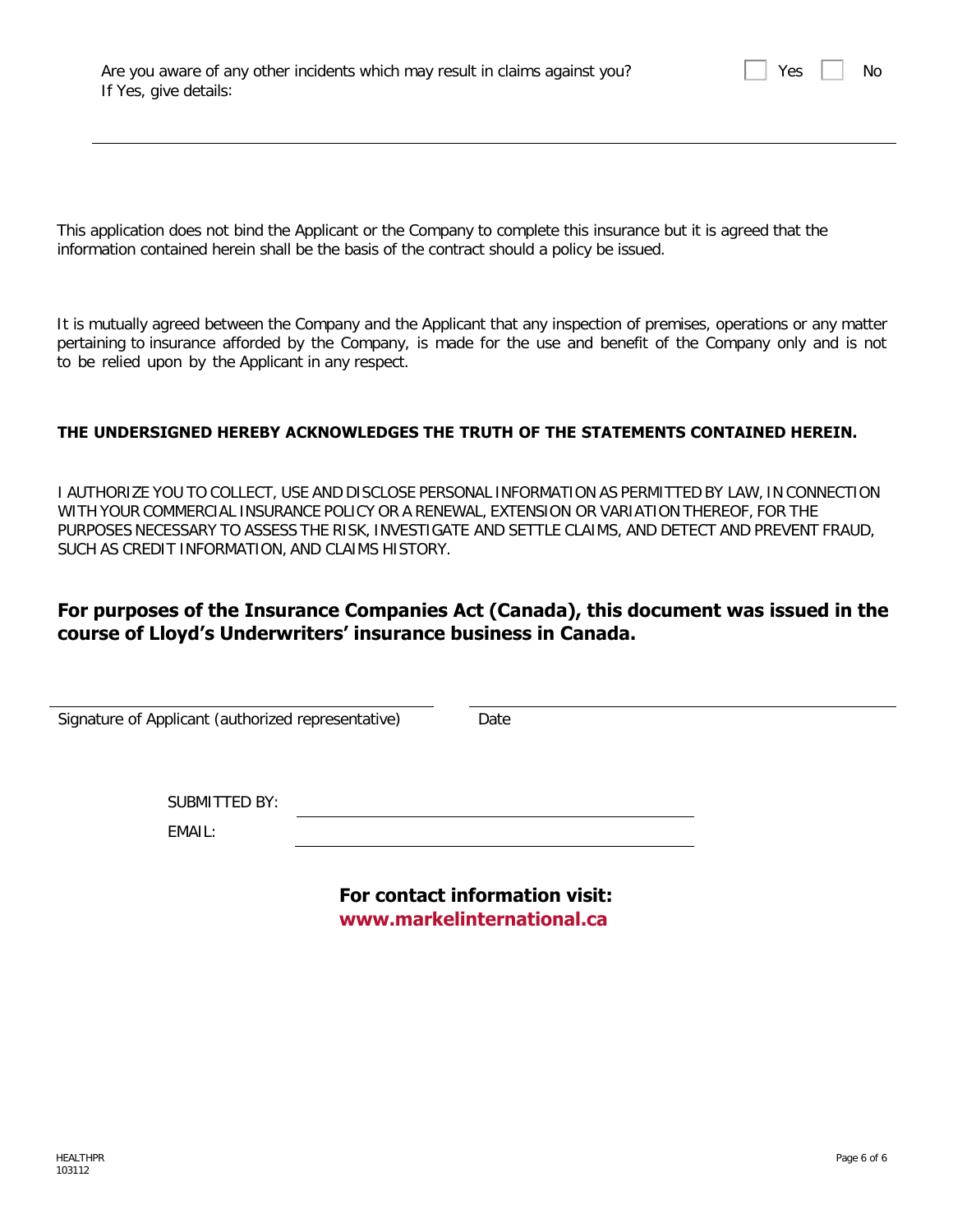

# **SUPPLEMENTARY APPLICATION FOR EXTENDED SERVICES HEALTH AND FITNESS CLUBS**

### **PLEASE ANSWER ALL QUESTIONS IF THEY DO NOT APPLY, INDICATE "N/A" - IF SPACE IS INSUFFICIENT PLEASE USE SEPARATE SHEETS**

It is **not the intent** of cover under our program to insure against injury or loss arising out of any of the following:

- a) Malpractice including but not limited to medical services, dispensing of drugs or other supplies, physiotherapy or massage therapy, diet and/or nutrition advise;
- b) Sexual abuse, sexually transmitted disease and/or mental abuse.

As such, any coverage put into effect will specifically exclude the above.

Coverage for EXTENDED SERVICES as outlined below is available where agreed to by the Insurer / it's Representatives – THE FOLLOWING UNDERWRITING INFORMATION IS REQUIRED:

**CHILD MINDING SERVICES / DAYCARE -** Extension ONLY available for fully supervised facilities.

| Are you currently licensed by a Government Agency?<br>Explain any licensing exception:                                                                              |                                      | Yes |  | No  |  |  |
|---------------------------------------------------------------------------------------------------------------------------------------------------------------------|--------------------------------------|-----|--|-----|--|--|
| What is the capacity of the facility?                                                                                                                               | Average $#$ of kids at any one time? |     |  |     |  |  |
| Maximum number of children per qualified staff?<br>Number of staff involved in child minding services:                                                              |                                      |     |  |     |  |  |
| Do you have written procedures that police checks be run on new employees?                                                                                          |                                      |     |  | No. |  |  |
| Supervisor qualifications:                                                                                                                                          | Minimum staff qualifications:        |     |  |     |  |  |
| Any full time daycare services or strictly for client use while using fitness facility?<br>If yes to full time, what are your rules regarding picking up the child? |                                      |     |  |     |  |  |
| Are there written rules/procedures?                                                                                                                                 |                                      | Yes |  | No  |  |  |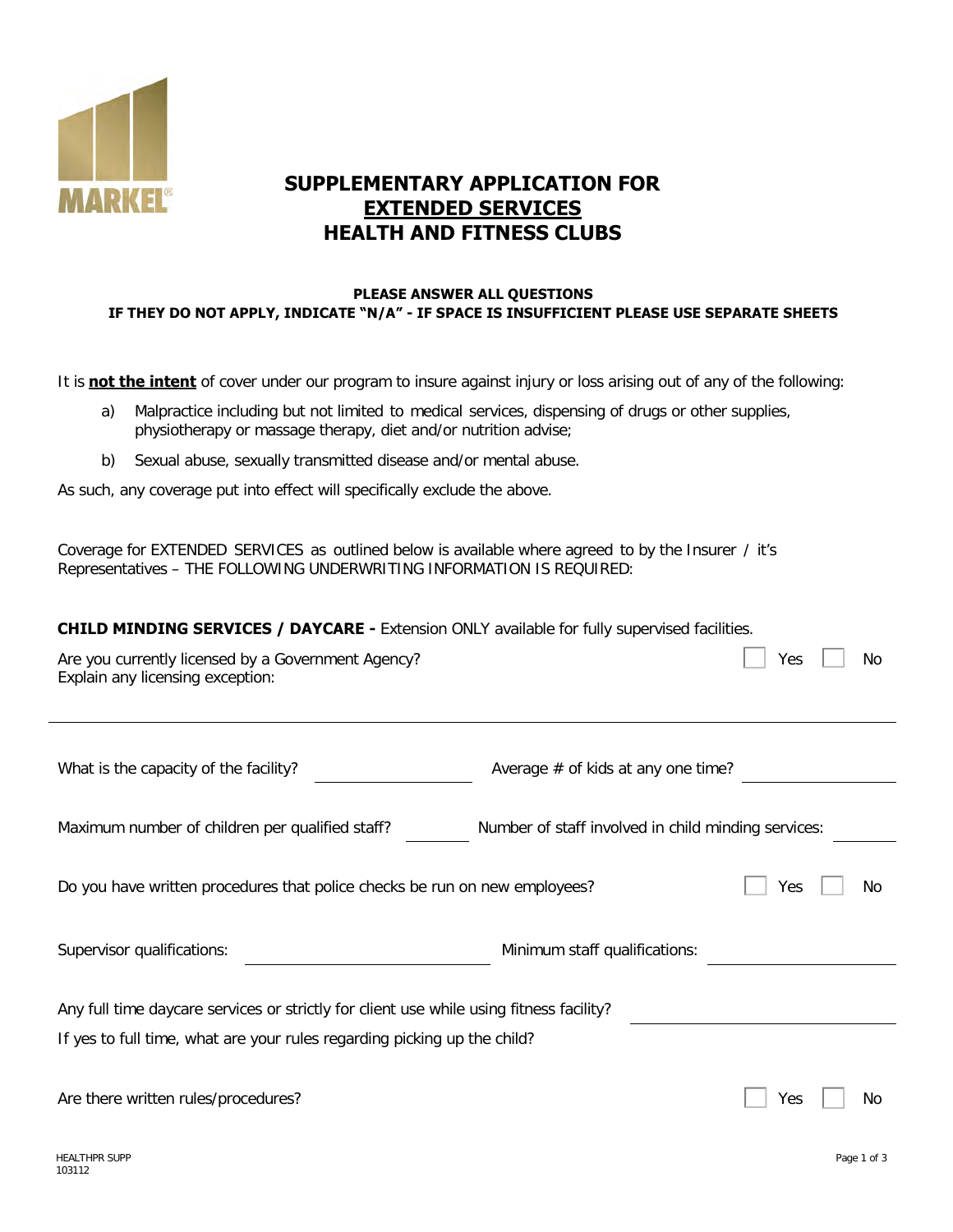Describe area and safeguards provided for child minding:

| What is your policy regarding sickness or communicable disease?                                                |                                 |                     |  |  |  |  |
|----------------------------------------------------------------------------------------------------------------|---------------------------------|---------------------|--|--|--|--|
|                                                                                                                |                                 |                     |  |  |  |  |
| Any food/snacks provided to children?                                                                          |                                 | Yes<br>No           |  |  |  |  |
| If Yes, is there a medical questionnaire obtained for children (ie. Allergies, etc)?                           |                                 | Yes<br>No           |  |  |  |  |
| Any administering of medication?                                                                               |                                 | Yes<br>No           |  |  |  |  |
| Do you require clients sign a liability waiver? (Attach copy.)                                                 |                                 | Yes<br>No           |  |  |  |  |
| Is this service provided with membership?<br>If No, show applicable revenue:                                   |                                 | Yes<br><b>No</b>    |  |  |  |  |
| Do you keep signed incident reports on accidents?<br>Describe current practice:                                |                                 | Yes<br>No           |  |  |  |  |
|                                                                                                                |                                 |                     |  |  |  |  |
|                                                                                                                |                                 |                     |  |  |  |  |
| <b>SELF DEFENCE / MARTIAL ARTS CLASSES</b> Extension ONLY available for non-aggressive, non-contact art forms. |                                 |                     |  |  |  |  |
| What art form is being taught?                                                                                 |                                 | Confirm No Sparring |  |  |  |  |
|                                                                                                                |                                 |                     |  |  |  |  |
| Gross receipts:                                                                                                | Describe any weapons training?  |                     |  |  |  |  |
| Outline Instructor(s) qualifications (including any first aid training):                                       |                                 |                     |  |  |  |  |
| Employees<br>Independent<br>Are instructors:                                                                   | Is proof of insurance obtained? | Yes<br>No           |  |  |  |  |
|                                                                                                                |                                 |                     |  |  |  |  |
| What minimum liability limits?                                                                                 | # of classes per week:          |                     |  |  |  |  |
| Average $#$ of students per class:                                                                             | Total # of students:            |                     |  |  |  |  |
| Description of training area:                                                                                  |                                 |                     |  |  |  |  |
| Description of equipment used:                                                                                 |                                 |                     |  |  |  |  |
|                                                                                                                |                                 |                     |  |  |  |  |
| Do you require participants to sign a liability waiver? (Attach copy.)                                         |                                 | Yes<br>No           |  |  |  |  |
| Any competitions/events? (Provide details)                                                                     |                                 | Yes<br>No           |  |  |  |  |